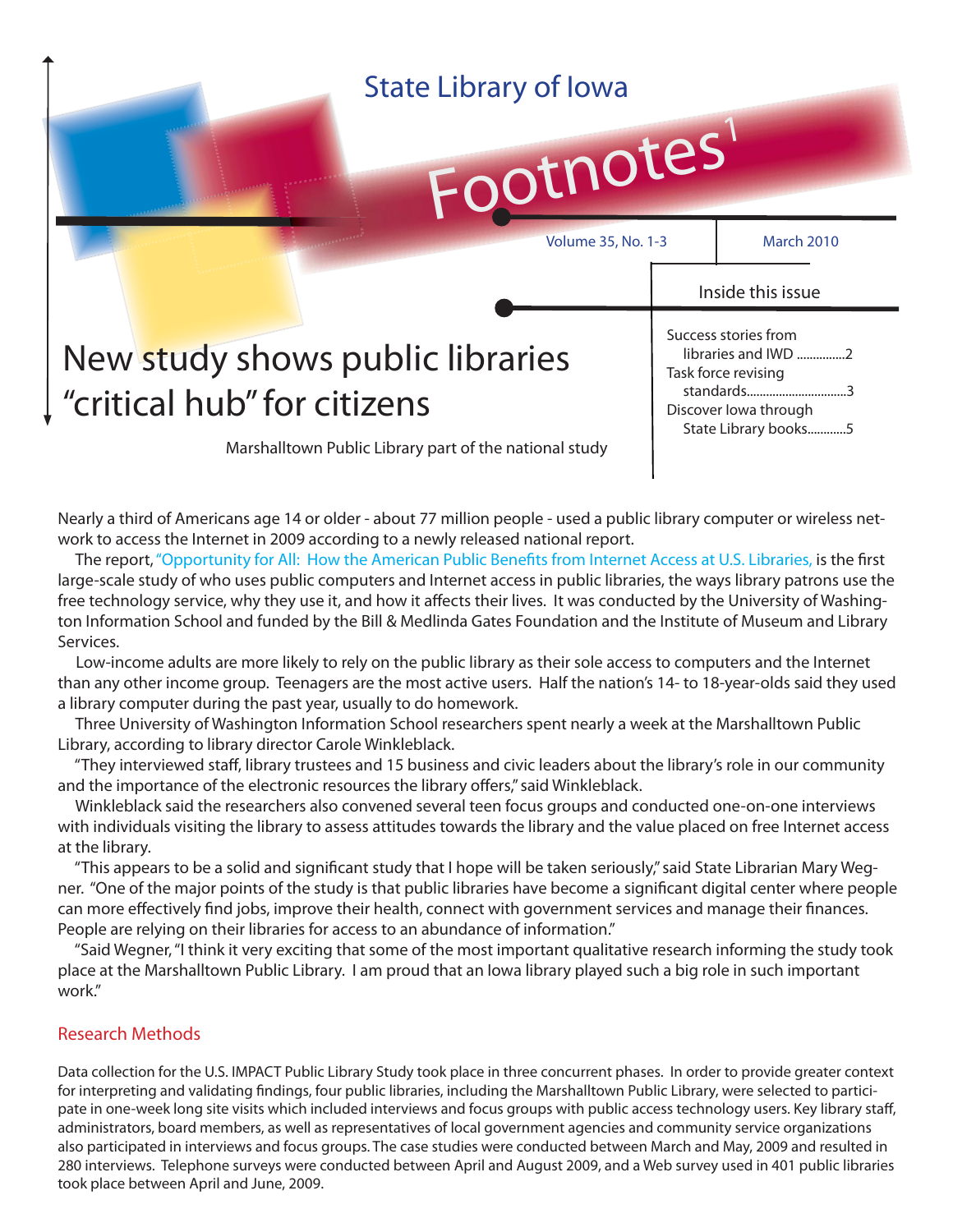Page 2

# Kokke, King retire from State Library

We will miss them and wish both all the best!



Jackie Kokke, left, retired from the State Library on March 31. Jackie began as a clerk typist in the library's audio/visual unit in 1978. She became a library associate in A/V until the unit closed. Jackie then became the ICN scheduler in Library Development.



Karon King began working for the State in 1979. She began in the Department for the Blind, moved to the Iowa Department of Criminal Investigation, then the Iowa Historical Department before settling with the State Library in 1989. Karon has spent many years assembling patents and trademark databases, as well as helping the public with patent research.

# Help job seekers in your community; partner with Iowa Workforce Development

The State Library and Iowa Workforce Development (IWD) developed a partnership over the last year in order to better serve unemployed Iowans. The partnership was formally kicked off with an ICN program on October 13, 2009 for public libraries and IWD managers, followed by two online sessions in December for library staff on how to navigate the IWD Web site. On January 15, 2010 the State Library and IWD signed a letter of commitment between the two agencies. Shortly after, public libraries were invited to become IWD partners, or "library affiliates." About 80 libraries large and small have responded so far.

 Sioux City Public Library touts itself as "Your E-Government Connection." According to library director Betsy Thompson, IWD Region12 and the library joined together to cross-train staff on a variety of electronic resource materials, products and services in order to magximize resources for job seekers. The library is open nights and weekends, and offers free online resources for job searching and career help on "Learning Express Library" available through the library's Web site. The database includes licensing, certification and aptitude practice tests and is accessible with a full-service Sioux City Public Library card 24/7 from any Internet computer.

Nancy Trask, director of the Winterset Public Library, has found the partnership with her local IWD office beneficial to people in her community.

 "We have a trainer from IWD coming to Winterset monthly during 2010. Every other month she conducts training at the library on resume writing, interviewing skills and job search techniques. On alternate months, she conducts training at the court house for ex-offenders on ways to succeed in a job search. She does a great job," said Trask.

 A library's participation will demonstrate it is an engaged library, an active and responsive part of the community and an agent for change.

 The State Library and Iowa Workforce Development invite all Iowa public libraries to sign the [letter of commitment b](http://www.statelibraryofiowa/ld/jobs/partner)etween your library and your regional IWD office. Most of the expectations outlined in the letter are things libraries are already doing. Job seekers and the community at large will benefit, as will the library, which will receive:

- \* access to Microsoft Elevate America computer literacy training;
- \* hard copies of the most used IWD guidebook: "Resource Guide for Job Seekers;"
- \* enhanced visibility as a center for assisting job seekers.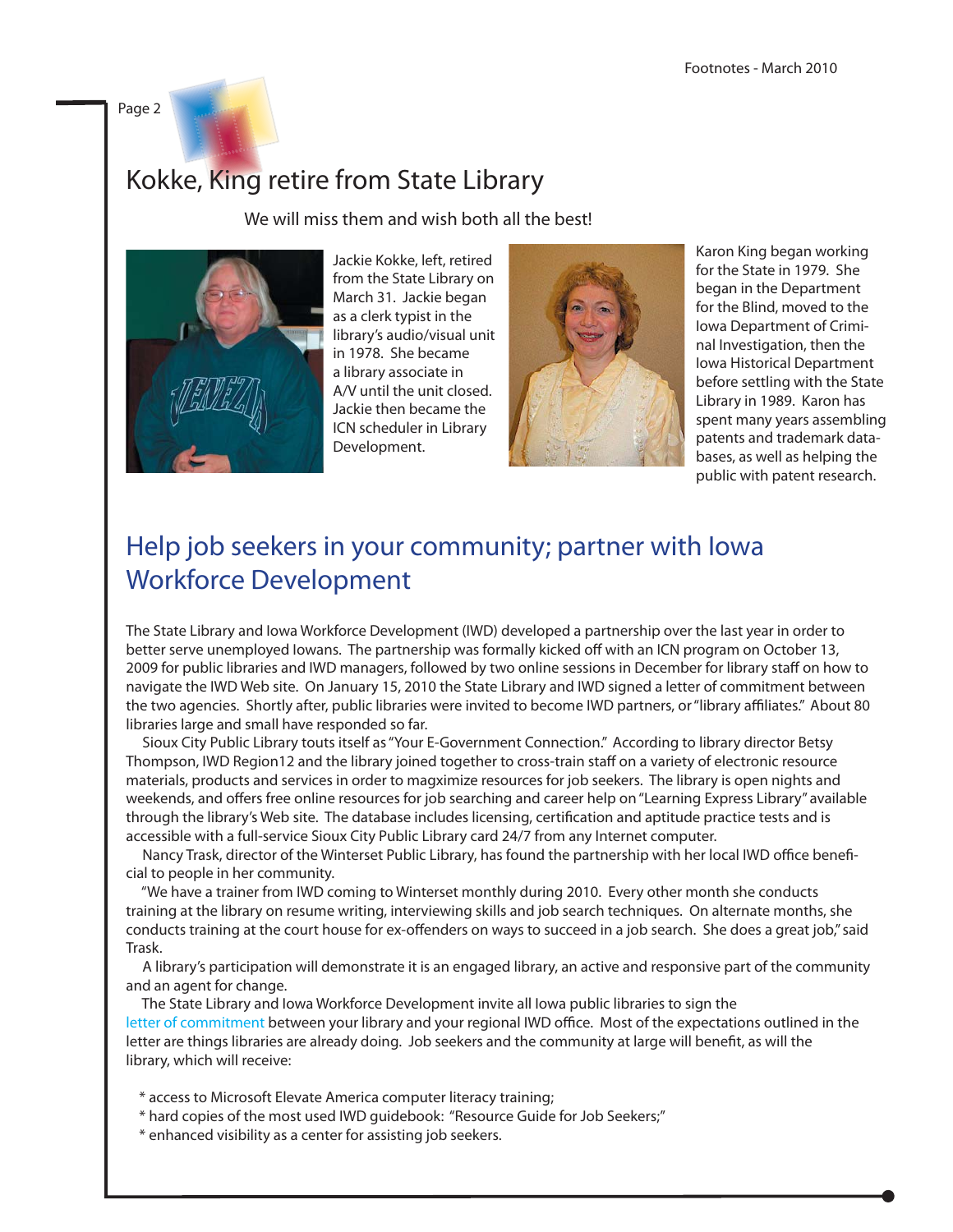Page 3 Footnotes - March 2010







From left, State Librarian Mary Wegner, ILA President Dale Vande Haar, ILA Past President Ellen Neuhaus, Governmental Affairs Chair Mike Dargan and NE Library Service Area Administrator Bonnie McKewon at ILA Legislative Day.

## ILA Legislative Day

Librarians, trustees and library supporters attended the Iowa Library Association's Legislative Day on Wednesday, March 3 at the State Capitol.

 Forty-seven state representatives and 28 senators visited with nearly 75 library advocates.

To see more photos, visit http://www.statelibraryofiowa.org/ [images/10ila/.](http://www.statelibraryofiowa.org/images/10ila)

### Task force charged with revising standards

A Public Library Standards Advisory Task Force has been created to revise the State Library's Standards and Accreditation program.

 The program exists to encourage the ongoing development of high quality public library services in Iowa. The task force is working with State Library staff to review existing standards in light of best practices and current trends, and to develop the 5th edition of "In Service to Iowa: Public Library Measures of Quality." The group began meeting in January and is meeting monthly. A draft of the revised standards will be provided to the library community by early July, 2010.

Standing from left are Scott Dermont, State Library; Mary Wegner, State Librarian; Karen Randleman, State Library; Jet Kofoot, North Central LSA; Sue Padilla, Newton Public Library; Betsy Thompson, Sioux City Public Library; Bonnie McKewon, Northwest LSA; Nathan Clark, Emmetsburg Public Library; Becky Rike, Corning Public Library; and Emily Weaver, Perry Public Library. Sitting from left are Sandy Dixon, State Library; Daniel Boice, Iowa Commission of Libraries; and Susan Macken, Oelwein Public Library.

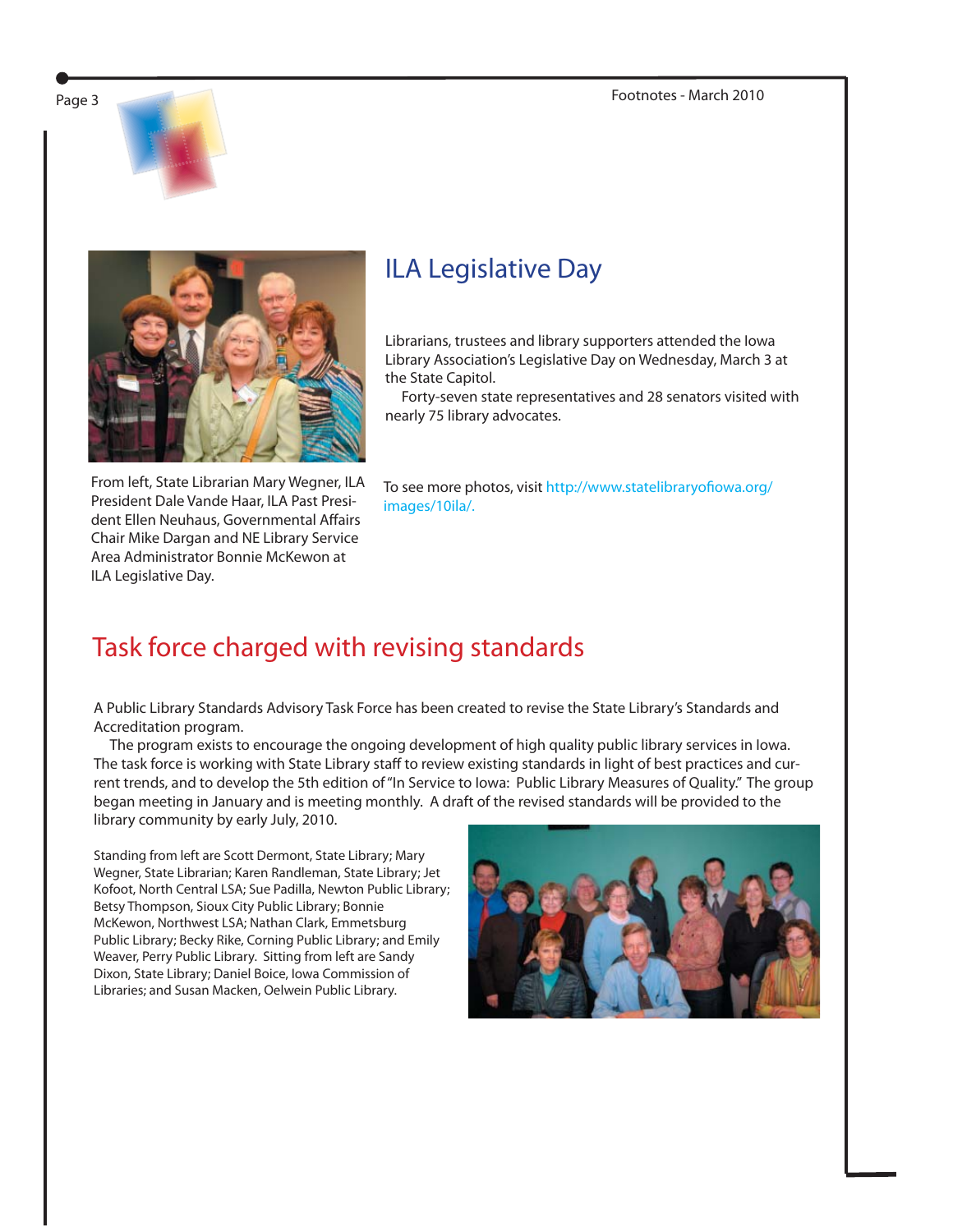Page 4 Footnotes - March 2010



## Iowa winners named in Letters About Literature 2010

Letters About Literature (LAL) judges have chosen 2010 Iowa winners and honorable mentions. Iowa students in grades 4 through 12 broke last year's record for participation in the Library of Congress' Center for the Book Letters About Literature (LAL) reading/writing contest. The contest is co-sponsored by Target. LAL encourages students to write a letter to the author of a book they have read that has changed their worldview. Last year, Iowa youth sent in more than 1,700 entries. This year Iowa teachers and students submitted 1,811 entries. LAL is a program of the Iowa Center for the Book, State Library of Iowa.

 A reception will be held for winners and honorable mentions, their families and teachers, at the State Library on April 30. Iowa's Poet Laureate, Mary Swander, will be the guest speaker.

And the winners are:

#### Level I - Grades 4-6

 First Place Winner is Jillian Gabby who wrote to Jennifer Jacob Richardson about her book "Winnie at Her Best." Jillian attends Horizon Elementary School in Johnston.

 Second Place Winner is Melanie VanHorn who wrote Kate DiCamillo about her book "Because of Winn-Dixie." Melanie attends West Fork Middle School in Rockwell.

 Third Place Winner is Cecilia Novotney who wrote Nancy Rue about her book "Lucy Doesn't Wear Pink." Cecilia attends West Fork Middle School in Rockwell.

Level I Honorable Mentions:

 Amy English, Eisenhower Elementary School, Dubuque Michaela Fishback, Price Lab School, Cedar Falls Luke Safris, Horizon Elementary School, Johnston

### Level II - Grades 7-8

 First Place Winner is McKenna Lynch who wrote Joyce Carol Oates about her book "Freaky Green Eyes." McKenna attends St. Augustin Catholic School, Des Moines.

 Second Place Winner is Sydney DeGeest who wrote to J.K. Rowling about her book "Harry Potter and the Sorcerer's Stone." Sydney attends Ames Middle School.

 Third Place Winner is Olivia Baxter who wrote to William Golding about his book "Lord of the Flies." Olivia attends Spencer Middle School.

Level II Honorable Mentions:

 Elizabeth Meier, Spencer Middle School Anya Ogilvie, Oak Ridge Middle School, Marion Tory Soma, Spencer Middle School

Level III - Grades 9-12

First Place Winner is Austin Helmink who wrote to Jeffrey Marx about his book "Season of Life." Austin attends Spencer High School.

 Second Place Winner is Petra Hahn who wrote Tracy Kiddler about the book "Mountains Beyond Mountains." Petra attends Davenport Central High School.

 Third Place Winner is Hannah Soyer who wrote Barbara Kingsolver about her book "The Bean Trees." Hannah attends Johnston Middle School.

 Level III Honorable Mentions: Stephanie Kilmer, Davenport Central High School Lauren Stephens, Johnston Middle School Oksana Weir, Davenport Central High School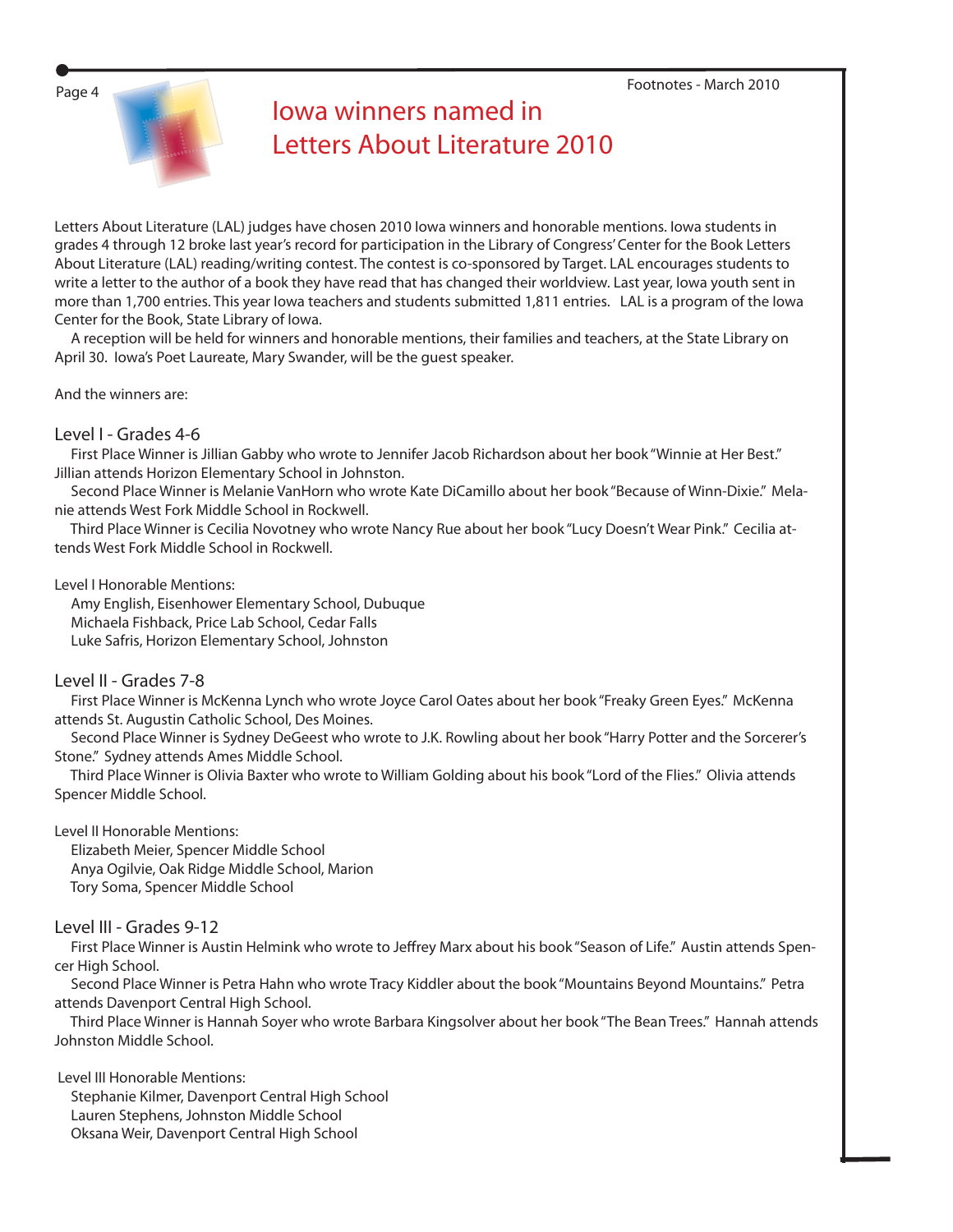

# **Certification Update**

Congratulations to the following public library staff certified for the first time through the State Library's Iowa Certification Program for Public Librarians.

> Carol Adams, Runnells Rebecca Allison, Storm Lake Elizabth Brase, Strawberry Point Diane Coberly, Center Point Trisha Hicks, Burt Matthew Hoehamer, Hull Brandie Ledford, Sac City Laurie Lee, Titonka Lana Lewis, Gilmore City Kay Montano, Lake View Joan Mooney, Eldora Barbara Pedersen, Boone Kelly Platte, Denver Serena Riesgaard, Avoca Amy Strong, Madrid Amy Stuenkel, Cedar Falls Brian Visser, Iowa City Katherine Raveling Whitcomb, Albion Krista Woodward, Osceola Peng Zhao, Granger



### Discover Iowa

From vibrant cities to serene small towns and unique scenery, discover the history, heritage, people, pastimes, and nature of the Hawkeye State. To discover books in the State Library's Iowa Collection, please click on one of the caregories below. Books can be requested through SILO.

 [Iowa's history](http://library.booksite.com/7168/nl/?list=CNL1) [Art and writing](http://library.booksite.com/7168/nl/?list=CNL2) [Vacation and travel](http://library.booksite.com/7168/nl/?list=CNL3) [People](http://library.booksite.com/7168/nl/?list=CNL4)  [Natural treasures](http://library.booksite.com/7168/nl/?list=CNL5) [Sports](http://library.booksite.com/7168/nl/?list=CNL6)







JAMES VAN ALLEN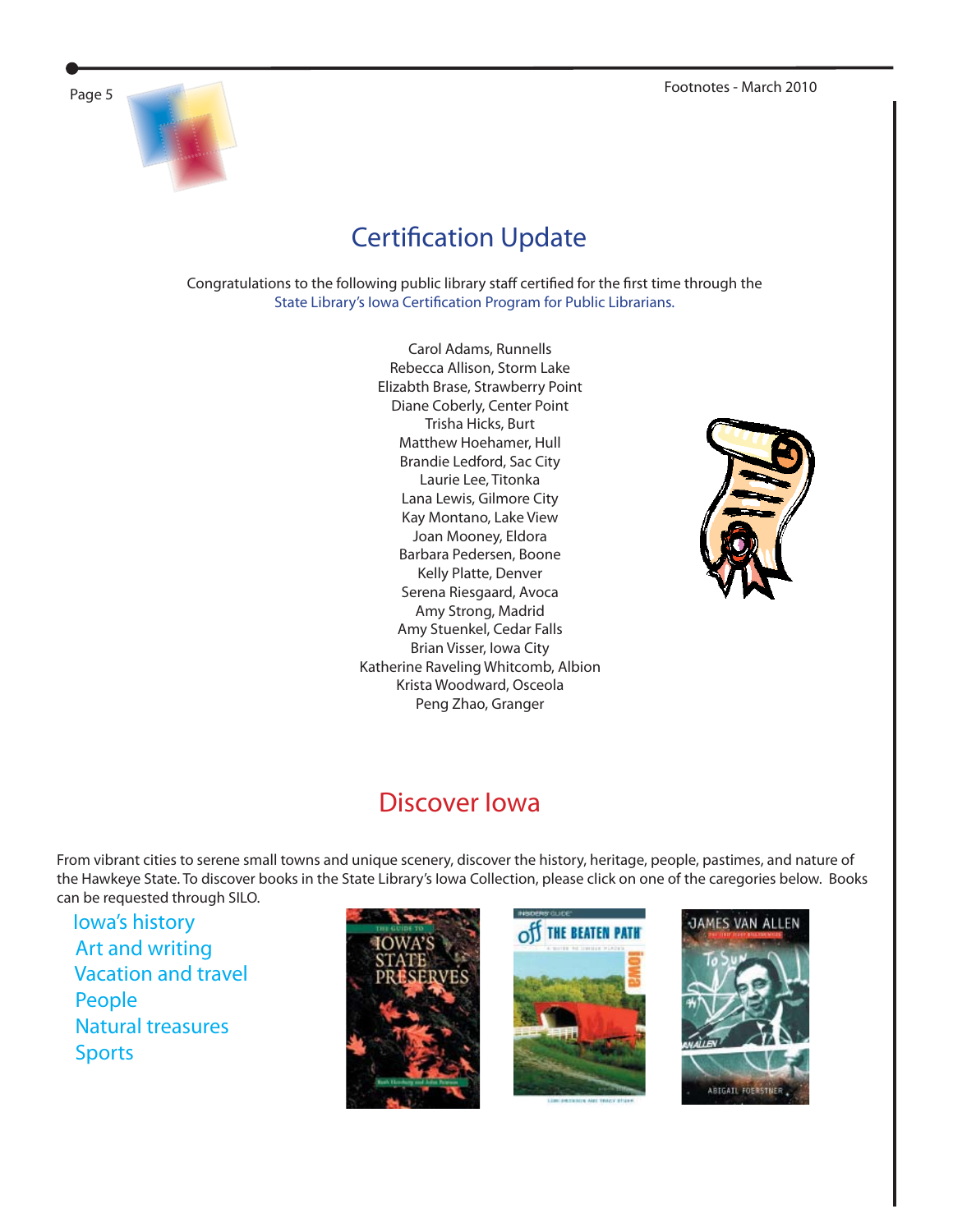

# News from around the state



Leslie Powell-Skinner, Eldridge, wrote about her experiences with the Scott County Library and won \$350 in a nationwide creative essay contest sponsored by the American Library Association.

Here's a the first verse of her poem.

"In these uncertain economic times, here's a truth that I have found Using the Scott County Library is financially sound!"

[Click here](http://www.atyourlibrary.org/winner-creative-essay-contest) to read the complete poem.

#### Iowa librarian behind bars for good

Graettinger Public Library Director Nicole Harris was arrested and thrown in jail on March 24 in an effort to help raise money for the Muscular Dystrophy Association. Harris teamed up with local Girl Scout Troop #122 for their community service project. Bail for Harris was set at \$500. For more on the MDA Lock-Up and to see a humorous report on Harris' arrest, go to [http://www.joinmda.org/spenceria2010/nicoleharris.](http://www.joinmda.org/spenceria2010/nicoleharris)

### ISU library dean selected for Margaret Mann Citation

Olivia Madison, dean of Parks Library at Iowa State University was recently named the 2010 recipient of the Margaret Mann Citation presented by the Association for Library Collections & Technical Services. The Mann Citation, recognizing outstanding professional achievement in cataloging or classification, includes a \$2,000 scholarship donated in the recipient's honor by OCLC, Inc. to the library school of the winner's choice. Madison is recognized for having exercised decisive leadership in the development and management of cataloging throughout a long and distinguished career.

### Waverly school wins national "library makeover" competition

The Acer and Intel School Library Technology Makeover announced that Washington Irving Elementary school in Waverly is the winner of a \$12,000 prize that includes 10 laptop computers and two desktop computers. The school was a casualty of the 2008 floods and is currently housed in a strip mall until a new building is constructed in about another year.

 To win the grant, Washington Irving competed against 1,000 other schools nationwide, and nine entries in the semifinals. All 10 of the schools received in excess of 81,000 votes from a nationwide audience. A key part of the winning submission was a video showing the extent of the flooding at the old school campus.

When principal Roger Wilcox told his 250 students of the award, everyone screamed, including Wilcox.